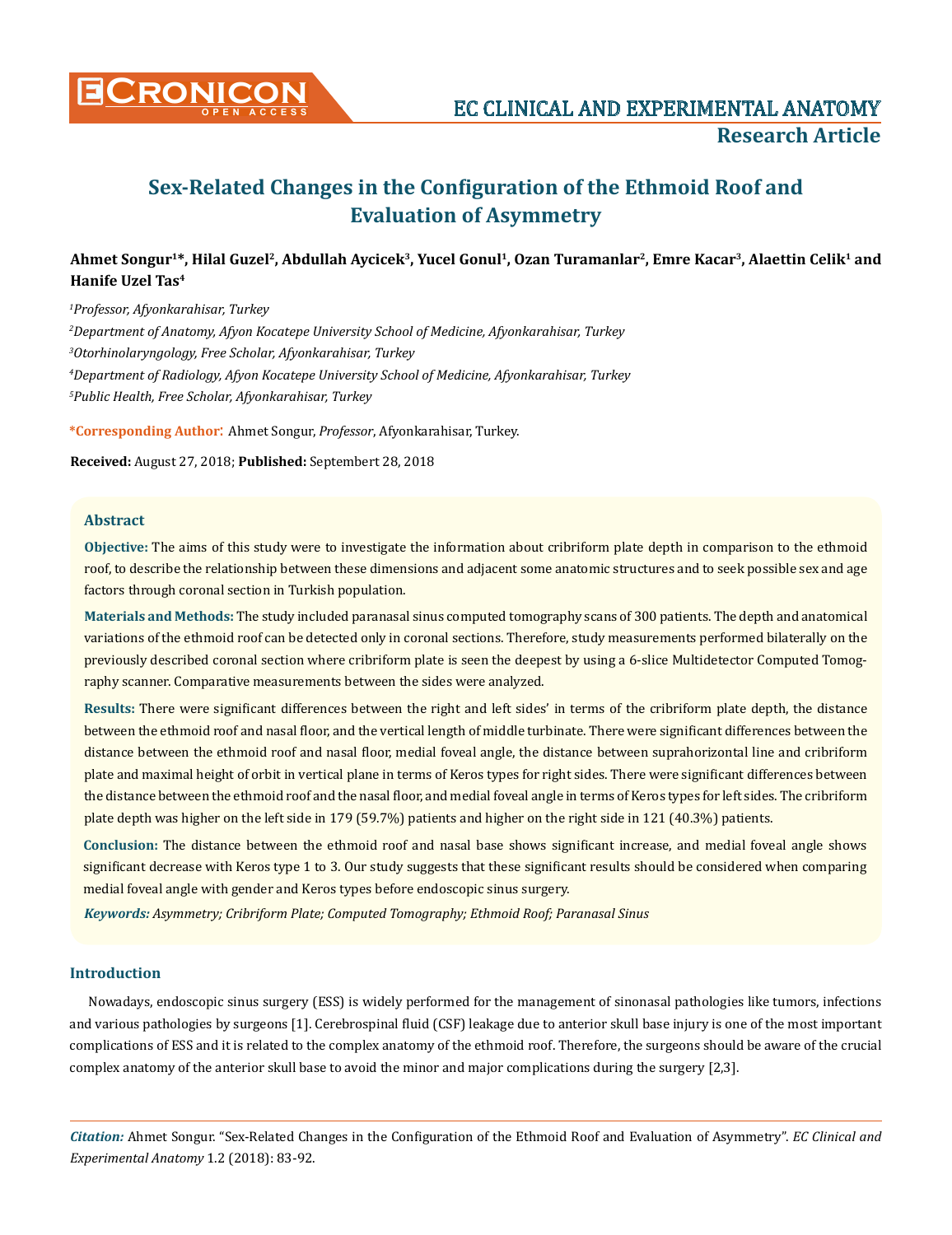The ethmoid roof is one of the anatomical structures that composes the anterior skull base. Fovea ethmoidalis, one of the parts of frontal bone, comprises lateral part of the ethmoid roof. The roof of ethmoidal labyrinth is formed by the fovea ethmoidalis. Also, lateral lamella of the cribriform plate (CP), the most vulnerable bone of the skull base, comprises medial part of the ethmoid roof. Anatomical structure of the ethmoid roof can be highly variable even between the different sides of same person [1,2,4].

The relationship between CP and ethmoid roof was classified by Keros with cadaveric study and he described three categories. In type 1, CP depth is 1 - 3 mm, thin lateral lamella is short and the sinus less dangerous to operate within. In type 2, CP depth is 4 - 7 mm. In type 3, CP depth is > 7 mm deep, thin lateral lamella is very long, and it forms a larger part of the ethmoid roof. Therefore, type 3 is the most vulnerable type in terms of complications during operation [1-3,5,6].

Paranasal sinus computerized tomography (CT) is one of the most important imaging techniques to provide detailed data of the paranasal sinus anatomy and its variability and to evaluate sinonasal diseases [3]. Detailed evaluation of the patient's CT scan before the operation is very crucial for surgical safety and avoiding the possible intracranial complications [1,2].

#### **Aim of the Study**

The aims of this study were to investigate the information about CP depth in comparison to the ethmoid roof, to describe the relationship between these dimensions and adjacent anatomic structures such as the distance between the ethmoid roof and nasal floor, medial foveal angle, the vertical length of the middle turbinate, the distance between suprahorizontal line and CP, maximal height of orbit in vertical plane, and to seek possible sex and age factors through coronal section in a larger sample of Turkish population.

#### **Materials and Methods**

#### **Patients**

Afyon Kocatepe University Board of Non-Invasive Clinical Researches approved the study (September 06, 2012, 2012-5-39). This study retrospectively included the coronal section paranasal sinus CT scans of 300 (147 female, 153 male) patients referred to Afyon Kocatepe University, School of Medicine, Departments of Otorhinolaryngology, Neurology and Ophthalmology, with the complaints of headache, runny nose, nasal obstruction and sinusitis, ranging in age from 20 to 70 years old.

The CT scan images between 2005 and 2012 were collected from the CT scan image archives of the Radiology Department. Sociodemographic parameters such as age and sex of all patients were obtained from the archive files from the Radiology Department. Exclusion criteria were severe paranasal sinusitis, sinonasal polyp or tumour, previous history of surgery or trauma in the paranasal sinuses and skull base and patient age under 20 years. 6-Slice Multidetector CT scanner (MD-CT) (Philips Brilliance 6, Philips Medical Systems, Amsterdam, Holland) was used.

#### **Measurements**

Measurements, using the distance-measurement tool were taken in the first coronal cut that clearly showed the deepest CP [2]. The CP depth, distance between the ethmoid roof and nasal floor, medial foveal angle, the vertical length of the middle turbinate, the distance between suprahorizontal line and CP, and maximal height of orbit in vertical plane were measured bilaterally (Figure 1). The distribution of Keros classification according to age and sex was evaluated. Comparative measurements between the sides were analyzed.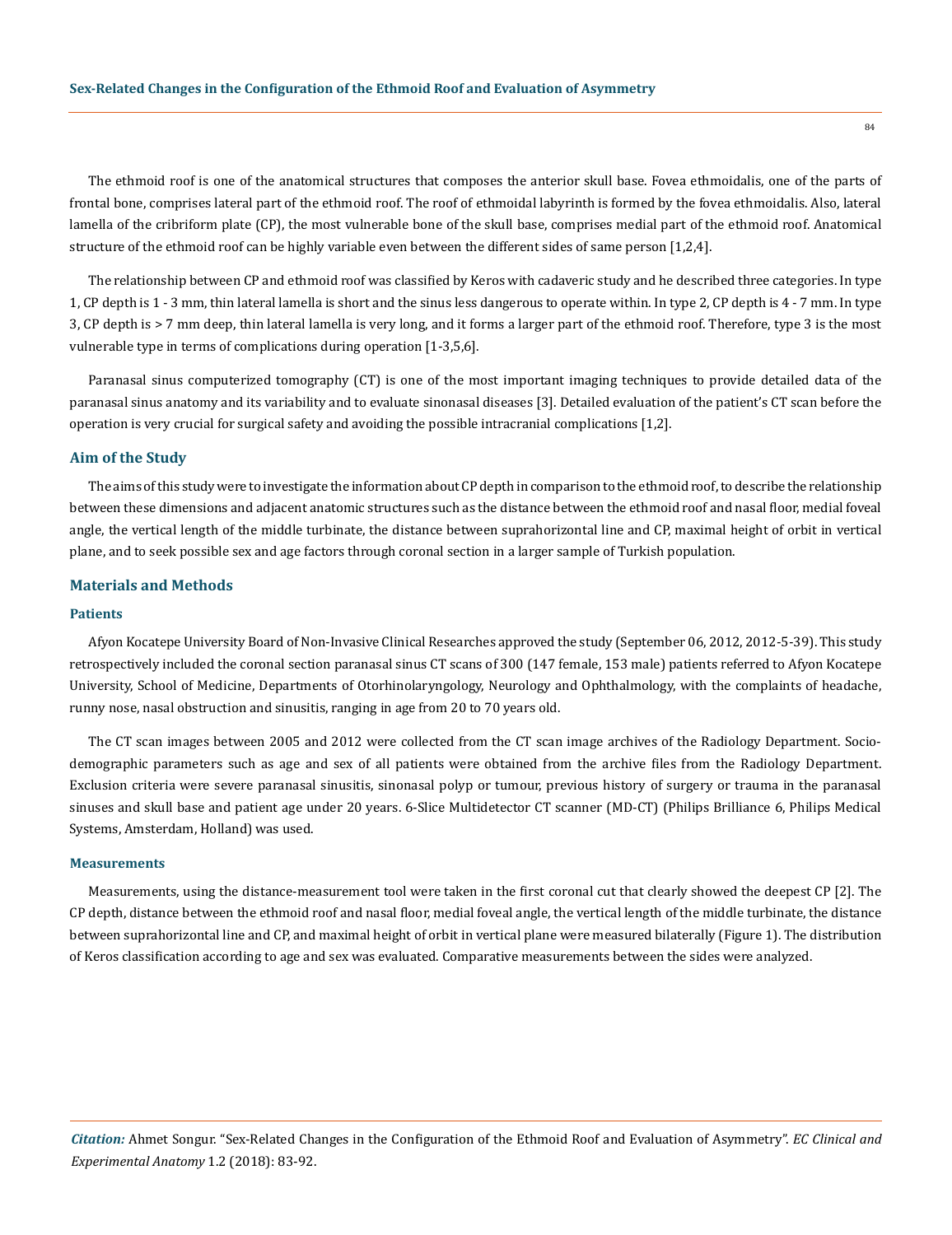

*Figure 1: A schematic illustration of coronal MD-CT image. Measurements presented unilaterally. a) the depth of cribriform plate (CP) (between yellow dotted line), b) the distance between the ethmoid roof and nasal floor (red dotted line), c) medial foveal angle, d) the vertical length of the middle turbinate (blue dotted line), e) the distance between suprahorizontal line and CP (blue dotted line) and f) maximal height of orbit in vertical plane (blue dotted lines).*

The measurement of the depth of CP was shown in figure 1a. The depth of CP was measured by distance from the medial ethmoidal roof point to deepest point of the CP. For this, nasal floor was determined as a reference point (long white arrow). The distance between medial ethmoidal roof point and nasal floor was measured (blue line (A)). Then, the distance between the deepest point of the CP and nasal floor was measured as well (red line (B)). CP depth was calculated by subtracting the B from A (short white arrow) (Figure 1a). Distance between the ethmoid roof and nasal floor was measured by the distance from the middle of the highest point of the ethmoid roof to nasal floor (red dotted line) (Figure 1b). The medial foveal angle which is angulation between medial point of the fovea ethmoidalis and medial foveal wall (lateral lamella of CP) was measured (Figure 1c). The vertical length of the middle turbinate was measured by distance from the location where the middle turbinate adhered to the skull base and inferior point of the middle turbinate (blue dotted line) (Figure 1d). To measure the distance between suprahorizontal line and CP, horizontal line passing through the right and left supraorbital margin were drawn (white arrow). The distance between CP and this line was measured (blue dotted line) (Figure 1e). Vertical distance between supraorbital and infraorbital margins was measured for maximal height of orbit in vertical plane. The coronal cut that showed the largest orbital distance was used for this measurement (blue dotted line) (Figure 1f). The asymmetry was calculated by subtracting the CP depths from each side in same patient. Three groups were determined according to difference between the two sides as < 1 mm, 1-2 mm, and >2 mm respectively [2,3,7].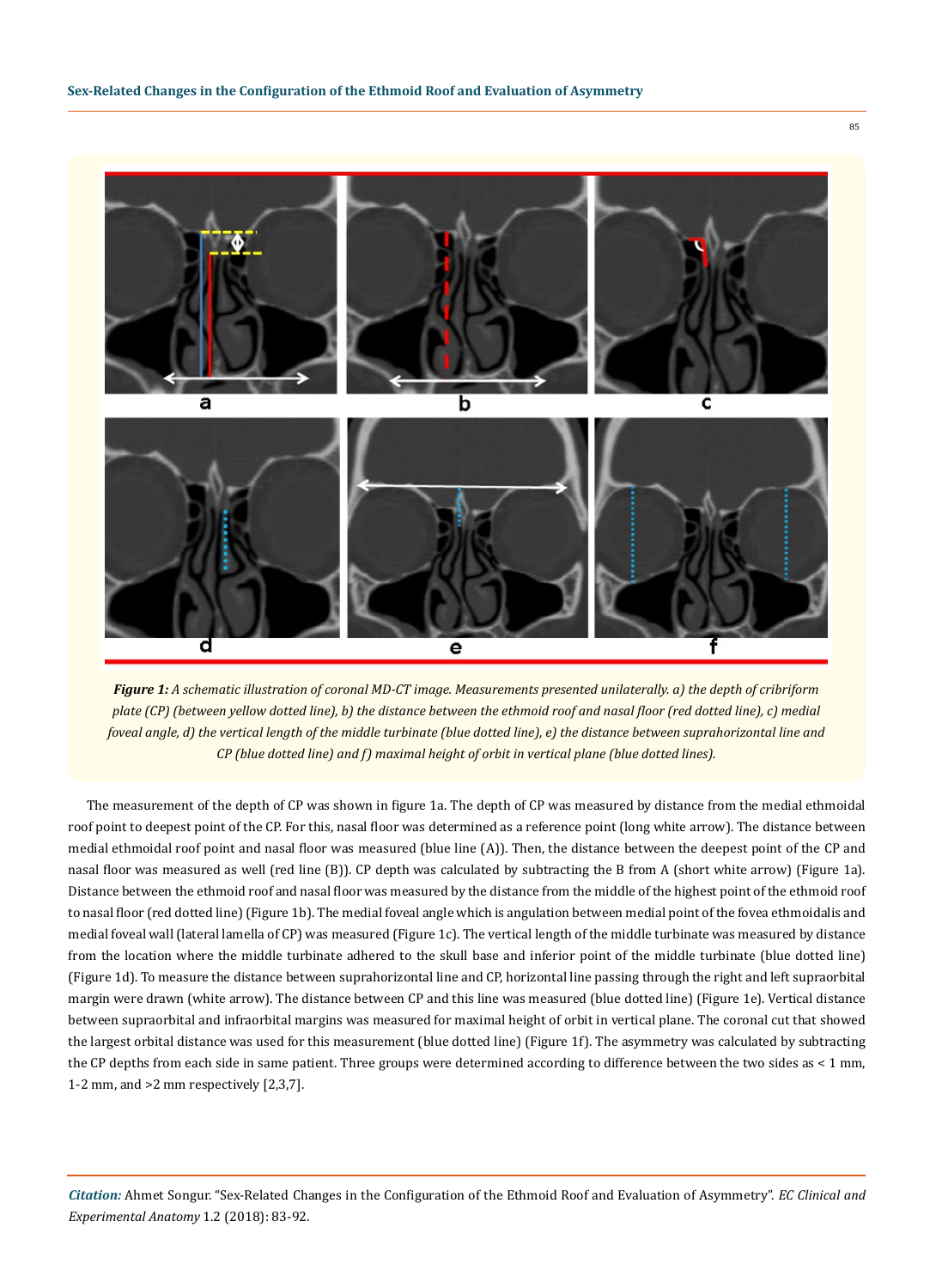The measurements were performed twice at different times by the same person and were averaged for these counts (intra-observer reliability). In addition, the measurements of all MR images were measured by two researchers independently. There was no significant difference between the measurements of the two researchers (inter-observer reliability). Therefore, the mean values of these two measurements were used.

## **Statistical Methods**

Statistical analyses were performed using the SPSS software version 20.0. The variables were investigated using visual (histograms, probability plots) and analytical methods (Kolmogorov-Smirnov or Shapiro-Wilk's test) to determine whether they were normally distributed or not. Descriptive analyses were presented using means and standard deviations for normally distributed. Independent t-test was used for comparison of continuous variables. The data, not showing normal distribution, was evaluated by using Mann-Whitney U Test. ANOVA test was used for comparison of more than two groups. When an overall significance was observed, pairwise post-hoc tests were performed using Tukey's test. Chi-square test was used to compare discrete variables among groups. An overall p-value of less than 0.05 was considered to show a statistically significant result.

## **Results and Discussion**

The MD-CT scans from 300 patients (147 female, 153 male) were evaluated. Mean age of the patients was 42.4 ± 13.8 years. In the  $3<sup>rd</sup>$ , 4<sup>th</sup>, 5<sup>th</sup>, 6<sup>th</sup> and 7<sup>th</sup> decades, there were 66 (32 F, 34 M), 66 (32 F, 34 M), 64 (31 F, 33 M), 64 (32 F, 32 M) and 40 (20 F, 20 M) people, respectively. There was no statistically significant difference between groups (p > 0.05).

#### **Keros Types**

The distribution of Keros classification according to sex was analyzed right and left sides separately. The mean right CP depth was 5.3  $\pm$  2.00 mm, and left CP depth was  $5.8 \pm 2.2$  mm. No statistically significant difference was observed in the CP depth on both sides between sex and age (p > 0.05). Table 1 shows the distribution of Keros types of cases according to sex and sides (in number and percentage). When 600 sides were analyzed according to the Keros classification, the most common type was Keros type 2 (51.3%), followed by Keros type 1 (24.8%) and Keros type 3 (23.8%).

| <b>Types</b>       | Female number $(\%^{\dagger})$<br>Right/Left | Male number $(\%^{\dagger})$<br>Right/Left | Total number (%*)<br>Right/Left | Average percentage<br><b>Total</b> |  |
|--------------------|----------------------------------------------|--------------------------------------------|---------------------------------|------------------------------------|--|
| Keros1             | 46 (31.3)/39 (26.5)                          | 35 (22.9)/29 (19.0)                        | 81 (27.0)/68 (22.6)             | 24.8%                              |  |
| Keros <sub>2</sub> | 79 (53.7)/72 (49.0)                          | 82 (53.6)/75 (49.0)                        | 161 (53.6)/147 (49.0)           | 51.3%                              |  |
| Keros3             | 22 (15.0)/36 (24.5)                          | 36 (23.5)/49 (32.0)                        | 58 (19.3)/85 (28.3)             | 23.8%                              |  |
| Total              | 147/147                                      | 153/153                                    | 300/300                         |                                    |  |

*Table 1: The distribution of Keros types according to sex for right and left side.*

#### **Measurements**

The CP depth, distance between the ethmoid roof and nasal floor, the vertical length of the middle turbinate, medial foveal angle, distance between suprahorizontal line and CP, and the maximal height of orbit in vertical plane according to sex summarized in table 2-4 for both sides. According to table 2, CP depth, the distance between the ethmoid roof and nasal floor, the vertical length of middle turbinate and maximal height of orbit in vertical plane were statistically significant difference in male and female patients for the right side (p were 0.03, < 0.001, 0.03 and < 0.001 respectively). These parameters were higher in males. According to table 3, the distance between the ethmoid roof and nasal floor, medial foveal angle and maximal height of orbit in vertical plane were statistically significant difference in male and female patients for the left side (p were < 0.001, 0.006, < 0.001 respectively). When 600 sides were analyzed without taking

*Citation:* Ahmet Songur. "Sex-Related Changes in the Configuration of the Ethmoid Roof and Evaluation of Asymmetry". *EC Clinical and Experimental Anatomy* 1.2 (2018): 83-92.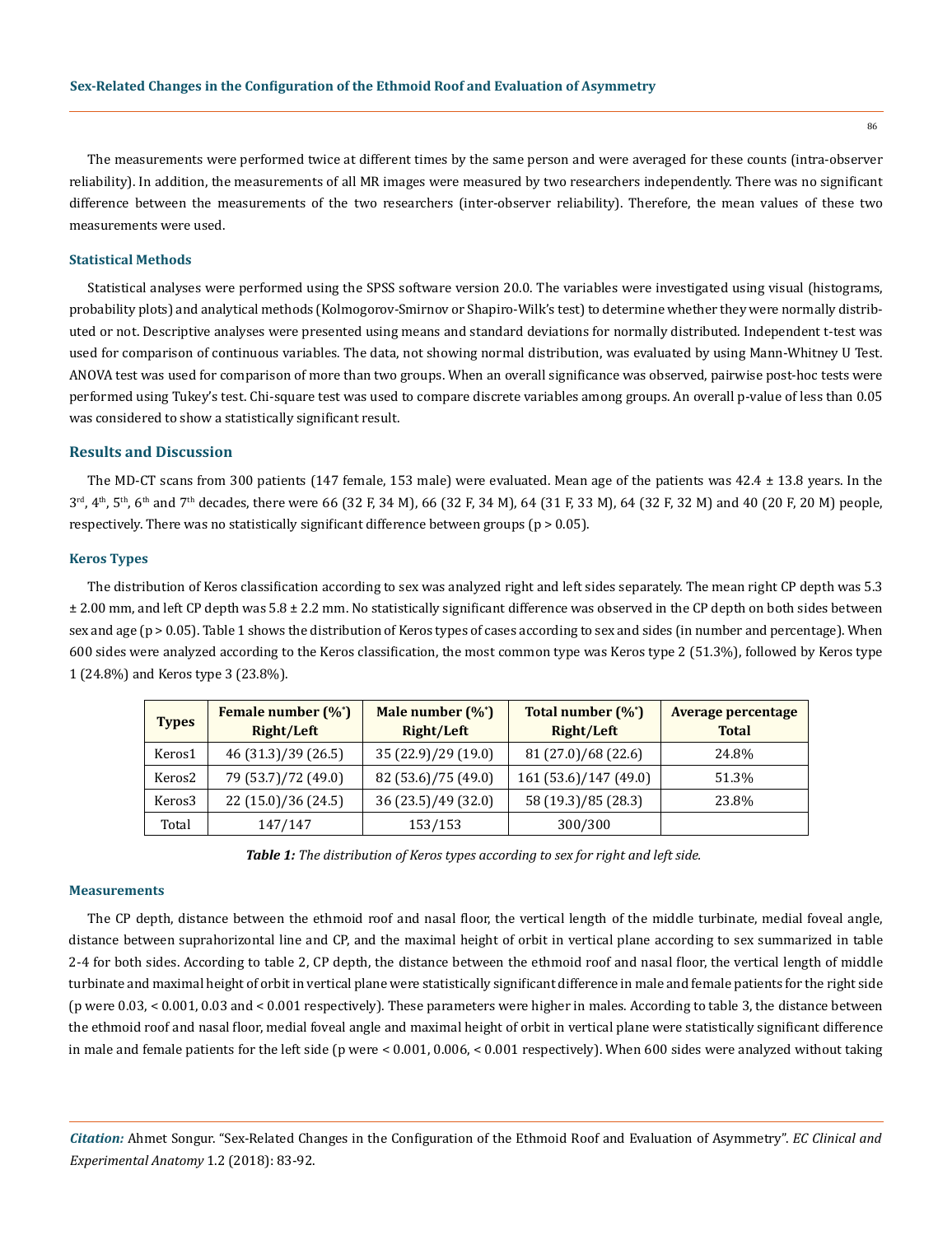sex into account, there were significant differences between the right and left sides' in terms of the CP depth, the distance between the ethmoid roof and nasal floor, and the vertical length of middle turbinate (p were 0.007, 0.04, and 0.04 respectively) (Table 4). There were no significant differences in the other parameters statistically.

|                                                            | <b>Mean</b>         |                   | <b>Standard Deviation</b> |             |              |
|------------------------------------------------------------|---------------------|-------------------|---------------------------|-------------|--------------|
| <b>Measurements (Right)</b>                                | <b>Female</b> (147) | <b>Male</b> (153) | <b>Female</b>             | <b>Male</b> | P value      |
| The CP Depth (mm)                                          | 5.00                | 5.50              | 2.00                      | 2.10        | 0.03         |
| The distance between the ethmoid roof and nasal floor (mm) | 52.57               | 56.81             | 3.89                      | 4.64        | ${}_{0.001}$ |
| The vertical length of middle turbinate (mm)               | 23.23               | 24.16             | 3.84                      | 3.87        | 0.03         |
| The Medial foveal angle $(9)$                              | 116.50              | 111.85            | 21.03                     | 20.20       | <b>NS</b>    |
| The distance between suprahorizontal line and CP (mm)      | 14.74               | 14.97             | 2.08                      | 2.49        | <b>NS</b>    |
| The maximal height of orbit in vertical plane (mm)         | 38.04               | 40.13             | 1.86                      | 1.97        | ${}< 0.001$  |

*Table 2: The gender comparations of the CP depth, the distance between the ethmoid roof and nasal floor, the vertical length of the middle turbinate, the medial foveal angle, the distance between suprahorizontal line and CP, and maximal height of orbit in vertical plane on the right side.*

*NS: Not Significant.*

|                                                            | <b>Mean</b>         |                   | <b>Standard Deviation</b> |             |              |
|------------------------------------------------------------|---------------------|-------------------|---------------------------|-------------|--------------|
| <b>Measurements (Left)</b>                                 | <b>Female</b> (147) | <b>Male</b> (153) | <b>Female</b>             | <b>Male</b> | p Value      |
| The CP Depth (mm)                                          | 5.50                | 6.00              | 2.20                      | 2.30        | <b>NS</b>    |
| The distance between the ethmoid roof and nasal floor (mm) | 53.30               | 57.63             | 4.14                      | 4.77        | ${}_{0.001}$ |
| The vertical length of middle turbinate (mm)               | 24.07               | 24.60             | 3.61                      | 3.87        | <b>NS</b>    |
| The medial foveal angle $(9)$                              | 118.14              | 111.99            | 18.34                     | 20.00       | 0.006        |
| The distance between suprahorizontal line and CP (mm)      | 14.51               | 14.65             | 2.19                      | 2.55        | <b>NS</b>    |
| The maximal height of orbit in vertical plane (mm)         | 37.73               | 39.80             | 2.19                      | 1.93        | ${}_{0.001}$ |

*Table 3: The gender comparations of the CP depth, the distance between the ethmoid roof and nasal floor, the vertical length of the middle turbinate, medial foveal angle, the distance between suprahorizontal line and CP, maximal height of orbit in vertical plane on the left side. NS: Not Significant.*

|                                                            | <b>Mean</b>          |              | <b>Standard Deviation</b> |       |                |
|------------------------------------------------------------|----------------------|--------------|---------------------------|-------|----------------|
| <b>Measurements</b>                                        | <b>Right (n:300)</b> | Left (n:300) | Right                     | Left  | <b>p</b> Value |
| CP Depth (mm)                                              | 5.30                 | 5.80         | 2.00                      | 2.20  | 0.007          |
| The distance between the ethmoid roof and nasal floor (mm) | 54.73                | 55.50        | 4.70                      | 4.90  | 0.04           |
| The vertical length of middle turbinate (mm)               | 23.70                | 24.34        | 3.80                      | 3.70  | 0.04           |
| Medial foveal angle $(9)$                                  | 114.13               | 115.00       | 20.70                     | 19.42 | <b>NS</b>      |
| The distance between suprahorizontal line and CP (mm)      | 14.86                | 14.58        | 2.30                      | 2.30  | <b>NS</b>      |
| Maximal height of orbit in vertical plane (mm)             | 39.10                | 38.79        | 2.10                      | 2.30  | <b>NS</b>      |

*Table 4: The comparison of the means of the CP depth, the distance between the ethmoid roof and nasal floor, the vertical length of the middle turbinate, medial foveal angle, the distance between suprahorizontal line and CP, maximal height of orbit in vertical plane in* 

*right and left sides.*

*NS: Not Significant.*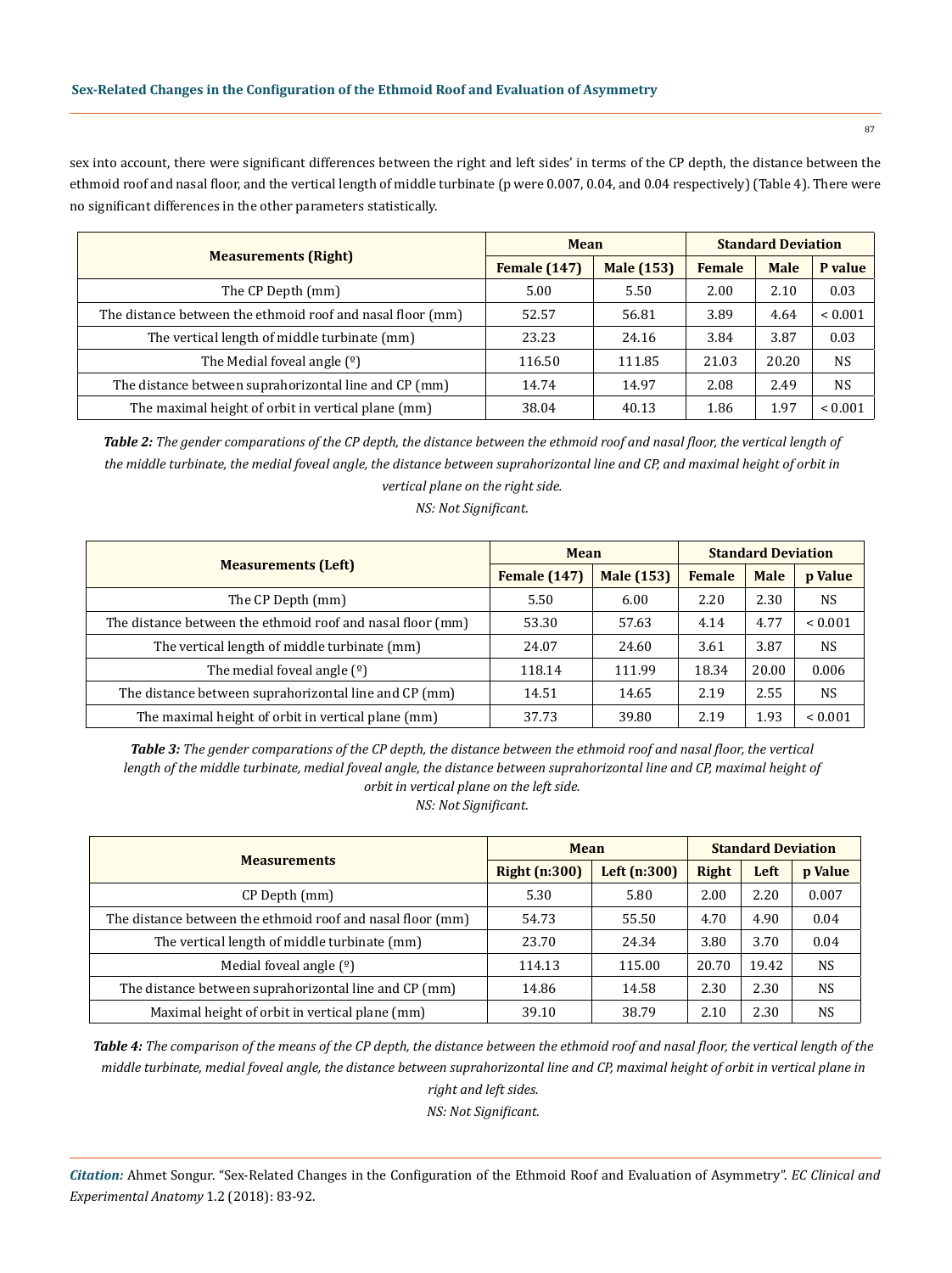The relationship between Keros classification and our measurements was analyzed for both sides. There were significant differences between the distance between the ethmoid roof and nasal floor, medial foveal angle, the distance between suprahorizontal line and CP, and maximal height of orbit in vertical plane in terms of Keros types for right sides (p were < 0.001, < 0.001, 0.01 and < 0.001 respectively) (Table 5). As the predominance, "the distance between the ethmoid roof and the nasal floor" was the largest in the Keros type 3 group, while, in the Keros type 1 group, the "medial foveal angle" was the largest. There were significant differences between the distance between the ethmoid roof and the nasal floor, and medial foveal angle in terms of Keros types for left sides (p were < 0.001 and < 0.001 respectively) (Table 6).

|                                                            |                  | <b>Mean</b>        |                    | P value     |  |
|------------------------------------------------------------|------------------|--------------------|--------------------|-------------|--|
| Right                                                      | Keros1           | Keros <sub>2</sub> | Keros <sub>3</sub> |             |  |
| The distance between the ethmoid roof and nasal floor (mm) | $52.65 \pm 4.4$  | $54.53 \pm 4.1$    | $58.20 \pm 4.9$    | ${}< 0.001$ |  |
| The vertical length of middle turbinate (mm)               | $23.77 \pm 3.8$  | $23.57 \pm 3.7$    | $24.00 \pm 4.2$    | <b>NS</b>   |  |
| Medial foveal angle $(9)$                                  | $123.8 \pm 20.9$ | $113.2 + 19.7$     | $103.4 \pm 16.9$   | ${}< 0.001$ |  |
| The distance between suprahorizontal line and CP (mm)      | $14.25 \pm 2.3$  | $15.11 + 2.2$      | $15.00 \pm 2.1$    | 0.01        |  |
| Maximal height of orbit in vertical plane (mm)             | $38.35 \pm 1.9$  | $39.30 \pm 2.1$    | $39.60 \pm 2.2$    | 0.001       |  |

*Table 5: The comparisons of the distance between the ethmoid roof and nasal floor, the vertical length of the middle turbinate, medial foveal angle, the distance between suprahorizontal line and CP, maximal height of orbit in vertical plane in right side according to Keros classification.*

 *NS: Not Significant.*

|                                                            |                    | <b>Mean</b>        |                    |             |
|------------------------------------------------------------|--------------------|--------------------|--------------------|-------------|
| Left                                                       | Keros <sub>1</sub> | Keros <sub>2</sub> | Keros <sub>3</sub> | P value     |
| The distance between the ethmoid roof and nasal floor (mm) | $52.18 \pm 4.2$    | $55.44 \pm 4.3$    | $58.27 \pm 4.8$    | ${}< 0.001$ |
| The vertical length of middle turbinate (mm)               | $24.29 \pm 3.4$    | $24.30 \pm 3.7$    | $24.45 \pm 4.0$    | <b>NS</b>   |
| Medial foveal angle $(°)$                                  | $124.0 \pm 21.2$   | $116.0 \pm 16.9$   | $106.1 \pm 18.2$   | < 0.001     |
| The distance between suprahorizontal line and CP (mm)      | $14.45 \pm 2.3$    | $14.48 \pm 2.4$    | $14.87 \pm 2.3$    | <b>NS</b>   |
| Maximal height of orbit in vertical plane (mm)             | $38.24 \pm 2.8$    | $38.94 \pm 2.0$    | $38.96 \pm 2.1$    | NS          |

*Table 6: The comparison of the distance between the ethmoid roof and nasal floor, the vertical length of the middle turbinate, medial foveal angle, the distance between suprahorizontal line and CP, maximal height of orbit in vertical plane in left side according to Keros classification.*

*NS: Not Significant.*

When comparing the differences in the CP depth in the same sections, difference < 1 mm between two sides was found in 116 (38.6%) patients, difference of 1 - 2 mm between two sides was found in 92 (30.7%) patients and difference > 2 mm between two sides was found in 92 (30.7%) patients. Overall, the CP depth was higher on the left side in 179 (59.7%) patients and higher on the right side in 121 (40.3%) patients.

The development of ESS in the 1980s and imaging techniques have been increased the correctness of diagnosis and treatment of diseases of the paranasal sinuses. Many previous surgical procedures were changed with the introduction of the endoscopic techniques into paranasal sinus surgery as in many major fields of otolaryngology. Increasing use of these endoscopic procedures also led to an increase in the frequency of complications belonging to this process. The risk of intracranial damage is high in this area during surgery. One of the most important complications of ESS is CSF leakage due to anterior skull base injury yet. Similar studies were done in different parts of the world analyzing the configuration of the ethmoid roof according to Keros classification [2,3,5].

*Citation:* Ahmet Songur. "Sex-Related Changes in the Configuration of the Ethmoid Roof and Evaluation of Asymmetry". *EC Clinical and Experimental Anatomy* 1.2 (2018): 83-92.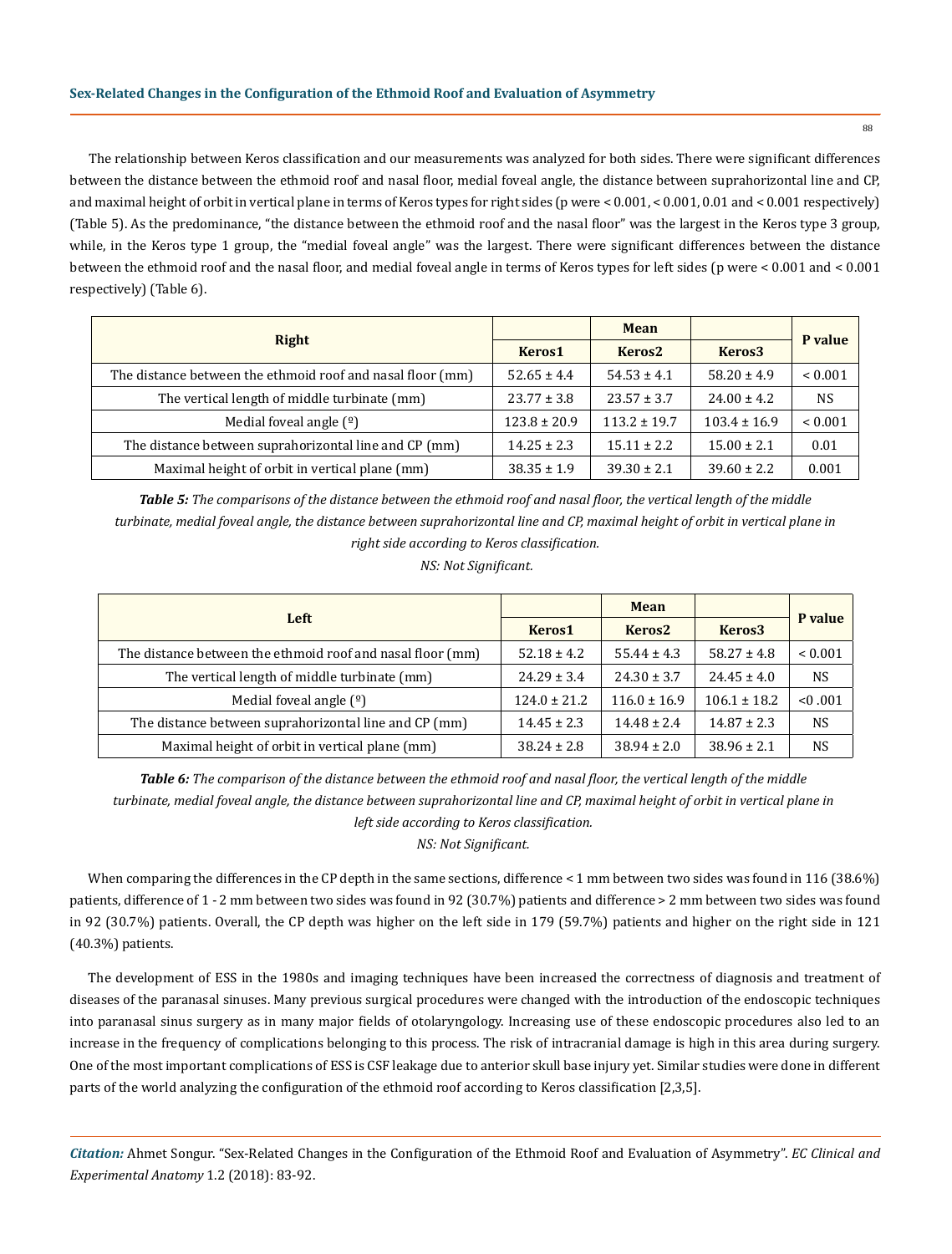In our study, we found the mean CP depth as 5.3 mm in right and 5.8 mm in left sides. In the previous studies about CP depth in the literature were given in table 7. According to this table, there is a great heterogeneity between the data. It is hard for us to discuss the reasons for this. But we can say that our findings were consistent with studies of Basak., *et al*, Meloni., *et al.* and Adeel., *et al*. Along with that, it is important to note that measurements of Basak., *et al.* are in the pediatric age group.

| <b>Literatures</b>         | <b>Number</b> | CP depth (mm) Right/Left | <b>Keros Types (%) 1/2/3</b> |
|----------------------------|---------------|--------------------------|------------------------------|
| Adeel., et al. [1]         | 77            | 5.5/5.2                  | 29.8/48.7/21.4               |
| Alazzawi., et al. [2]      | 150           | 2.6                      | 80/20/0                      |
| Ali., et al. [13]          | 75            |                          | 20/78.7/1.3                  |
| Anderhuber., et al. [14]   | 272           |                          | 14.2/70.6/15.2               |
| Arslan., et al. [8]        |               | 8/9.5                    |                              |
| Basak., et al. [9]         | 64            | 5.3/5.3                  | 9/53/38                      |
| Erdem., et al. [3]         | 136           | 6.1/6.1                  | 8.1/59.6/32.3                |
| Erdogan., et al. [15]      |               |                          | 10/67.7/22.3                 |
| Guler., et al. [5]         | 300           | 4.5/4.4                  | 26/66/8                      |
| Jang [16]                  | 205           |                          | 30.5/69.5/0                  |
| Keros <sup>[6]</sup>       | 450           |                          | 12/70/18                     |
| Meloni., et al. [10]       |               | 5.9                      |                              |
| Nair., et al. [17]         | 180           |                          | 17.2/77.2/5.6                |
| Nitinavakarn., et al. [18] | 88            |                          | 11.9/68.8/19.3               |
| Nouraei., et al. [19]      | 278           |                          | 92/7/1                       |
| Sahin., et al. [11]        | 100           | 6.2/6                    | 10/61/29                     |
| Solares., et al. [12]      | 50            | 6.2                      | 83/15/2                      |
| Souza., et al. [4]         | 200           |                          | 26.2/73.3/0.5                |
| Currently study            | 300           | 5.3/5.8                  | 24.8/51.3/23.8               |

*Table 7: Depth of cribriform plate (mm) and percentage of Keros classification with literature.*

Keros analyzed 450 skulls to configure the ethmoid roof according to the depth of the lateral wall of the cribriform layer in 1962. The relationship between the CP depth and ethmoid roof was classified into three types. He found 12% of the cases as Keros Type 1 (< 4 mm), 70% of the cases as Keros Type 2 (4 - 7 mm) and 18% of the cases as Keros Type 3 (> 7 mm). According to Keros, the skull base is most likely to be damaged during ESS in Keros Type 3 cases compared to other types because of the high penetration possibility through the lateral lamella of the CP which is the thinnest part of the ethmoid roof [6]. In our study, we found that the most common type was Keros type 2 (51.3%), followed by Keros type 1 (24.8%) and Keros type 3 (23.8%). In the previous studies about Keros types in the literature were given in table 7. According to this table, there is a great heterogeneity between the data, too. It is hard for us to discuss the reasons for this. Our findings were relatively consistent with studies of Adeel., *et al*, Basak., *et al,* Erdem., *et al. and* Sahin., *et al.*

In our study, the asymmetry of CP depth between the opposite sides in the same patient was evaluated. The differences < 1 mm between right and left side were seen in 38.6%, 1 - 2 mm was seen in 30.7% and > 2 mm was seen in 30.7% of all cases (61.4% totally). No statistically significant difference between sex and asymmetry was found. Overall, the higher CP depth on the left side was seen in 179 (59.7%) patients and higher on the right side was seen in 121 (40.3%) patients. The asymmetry of CP depth between the opposite sides in the same patient was also evaluated. Many studies showed that the mean CP depth on the left side was higher than the right side

*Citation:* Ahmet Songur. "Sex-Related Changes in the Configuration of the Ethmoid Roof and Evaluation of Asymmetry". *EC Clinical and Experimental Anatomy* 1.2 (2018): 83-92.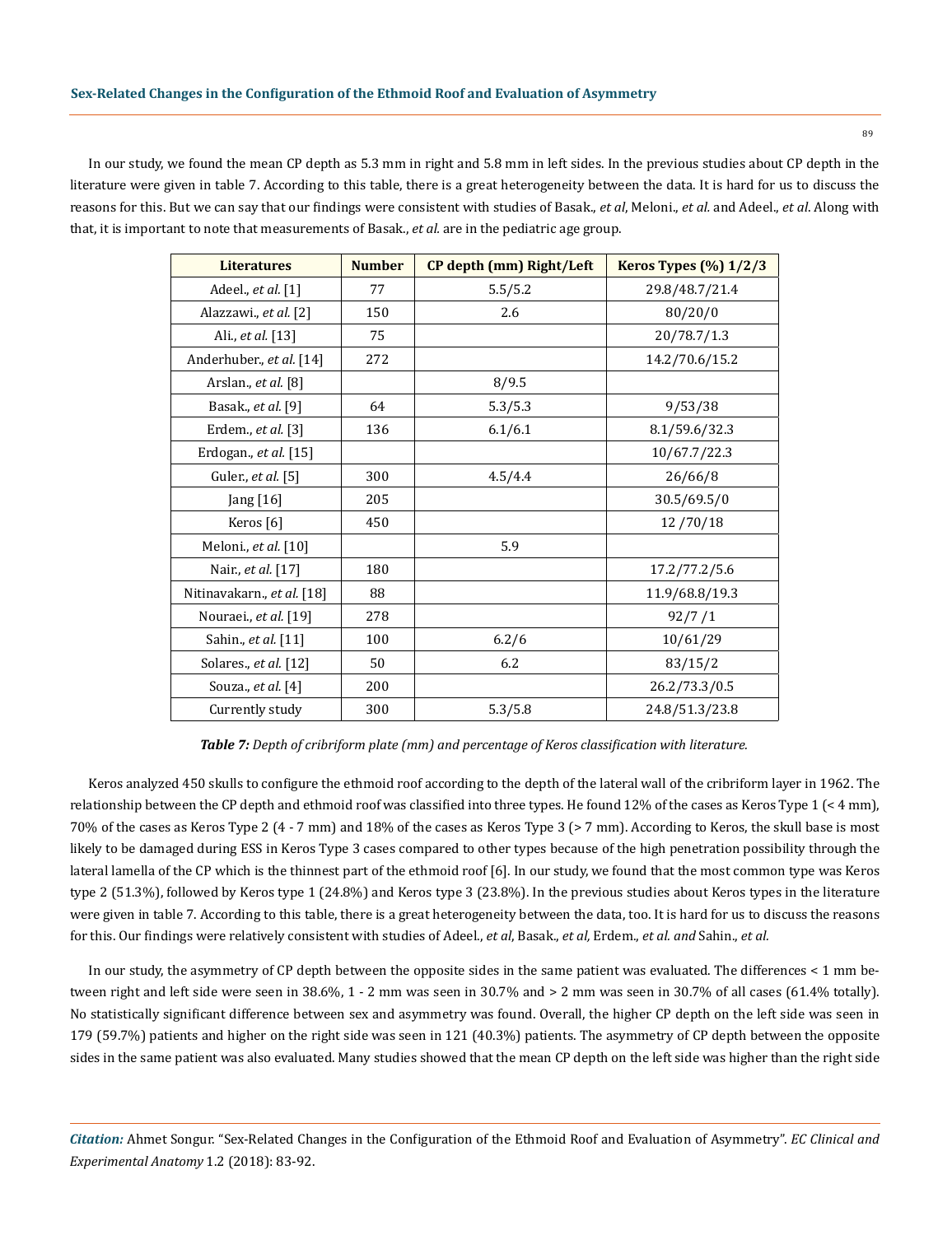[3,6,10,20,21]. Sahin., *et al.* evaluated olfactory fossa height and fovea contour asymmetry and they found olfactory fossa height asymmetry in 19% of the cases, fovea contour asymmetry in 37% of the cases, both height and contour asymmetry in 12% of the cases [11]. Erdem., *et al.* observed asymmetry in 51.5% of the cases. They also evaluated the relationship between asymmetry and Keros classification in their study [3]. Guler., *et al.* evaluated olfactory fossa height and fovea contour asymmetry and they observed olfactory fossa height asymmetry in 0.09% of the cases, fovea contour asymmetry in 29% of the cases, both height and contour asymmetry in 0.05% of the cases [5]. Alazzawi., *et al.* found asymmetry in 93% of the cases. They also found CP depth on the left side was high in 51% of the cases and it was high in 49% of the cases on the right side [2]. Reiss and Reiss, in a review of 644 cases, observed asymmetry in 34% of the cases. They found greater CP height on the left side in 25% and greater CP height on the right side in 9% of the asymmetric cases. They also showed that there was a significant difference between sex and asymmetry [22]. Souza., *et al.* found asymmetry in 12% of the cases. They found higher lateral lamella on the left side in 54.1% and on the right side in 45.8% of the asymmetric cases [4]. Solares., *et al.* observed asymmetry in all cases. Greater CP height on the left side was seen in 44% of the cases and greater CP height on the right side was seen in 56% of the cases [12]. Adeel., *et al.* found asymmetry in all cases. They observed that there was greater CP height on the left side in 54.5% and greater CP height on the right side in 40.2% of all cases [1]. Dessi., *et al.* found asymmetry in 10% of the cases [20]. Lebowitz., *et al.* found asymmetry in 9.5% of the cases. Our results showed partial similarity with the literature [21].

In our study, there was significant difference between the distance betwixt ethmoid roof and nasal base and Keros classification in both sides. It was seen that the distance was the lowest in Keros1 and the highest in Keros3 cases in both sides. The distance was higher in male than female patients in both sides. Erdem., *et al.* evaluated the distance between ethmoid roof and nasal base according to Keros classification [3]. They found that the distance was statistically the lowest in Keros1 and the highest in Keros3 cases. Erdem's findings were similar to our findings. We think that more care should be taken when performing ESS in men.

In our study, it was found that the vertical length of the middle turbinate was greater on the left side than right side. It was also analyzed that the distance was greater in male than female on the right side. There was no statistically significant difference between the vertical length of the middle turbinate and Keros classification. The middle turbinate is one of the most important anatomic reference points in the ESS. Erdem., *et al.* found that the vertical length of the middle turbinate was significantly the greatest in Keros1 and there was no sex difference [3]. Sahin., *et al.* found that the vertical length of the middle turbinate was greater in Keros1 than other Keros types [11]. Guler., *et al.* found that there was statistically significant difference between patients with mucosal changes and patients without it in Keros3 cases in terms of the vertical length of the middle turbinate [5]. These dimensions of middle turbinate, which is an important landmark for surgery, should be taken into account especially when working on the right side. Orbita is one of the most important anatomic structures in ESS. In our study, it was found that the maximal height of orbit in vertical plane was statistically greater in male than female in both sides. There was no statistically significant difference between right and left sides. It was the shortest in Keros1 cases than other Keros types in right side. Erdem., *et al.* did not find statistically significant difference between maximal height of orbita in vertical plane and both sex and sides [3]. However, Guler., *et al.* found that there was statistically significant difference between patients with mucosal changes and patients without mucosal changes in both sexes in terms of the maximal height of orbit [5].

In our study, there was no statistically significant difference between right and left sides in terms of the distance between suprahorizontal line and CP both female and male patients. In our study, medial foveal angle was statistically narrower in male than women in left side. It was narrower in male than women in right side, but it was not statistically significant. The angle was the largest in Keros type 1 cases and the narrowest in Keros type 3 cases in both sides.

In our literature review, the studies about variations of fovea contour asymmetry were found but there was no study about the measurement of medial foveal angle. Comparison of medial foveal angle with both sexes and Keros types yielded significant results. We think that this is an important outcome of our study which should be considered by the surgeons before ESS.

*Citation:* Ahmet Songur. "Sex-Related Changes in the Configuration of the Ethmoid Roof and Evaluation of Asymmetry". *EC Clinical and Experimental Anatomy* 1.2 (2018): 83-92.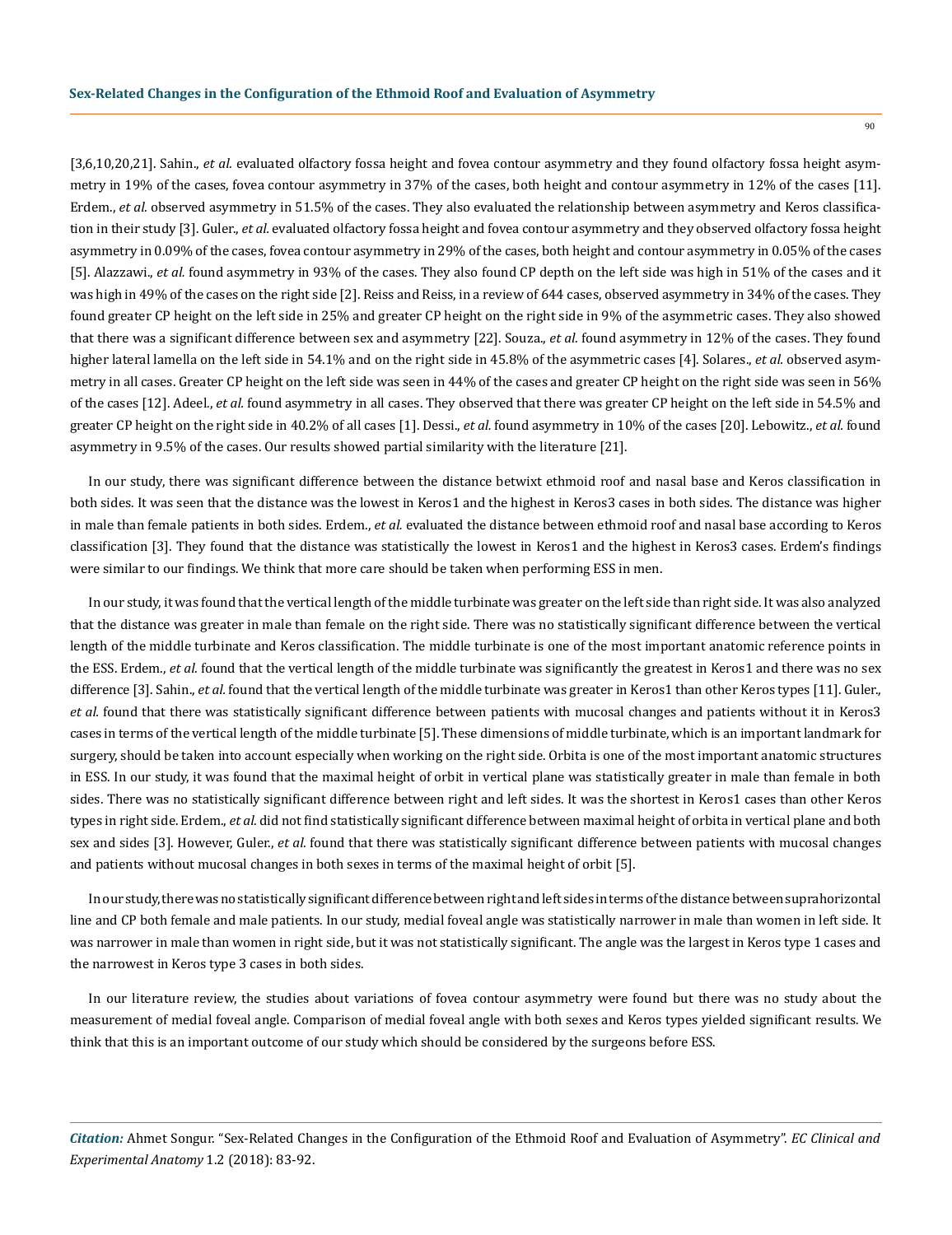#### **Conclusion**

Comprehension of the ethmoid roof anatomy variations give the surgeon optimal information about the possible risk that one can face during the surgery. Therefore, knowing these variations is very important in the ESS and surgeons can be avoided dreadful complications in this way.

The result of higher CP depth and narrower medial foveal angle in male may show that the risks of complications can be higher in male than female.

The distance between the ethmoid roof and nasal base shows significant increase, and medial foveal angle shows significant decrease with Keros type 1 to 3. Our study suggests that these significant results should be considered when comparing medial foveal angle with gender and Keros types before endoscopic sinus surgery.

Our data were obtained from patients who either lived in urban and rural areas, and we considered our patients to form a cross-section of the Turkish population. While there have been many studies on variations of the ethmoid roof, few studies were observed considered ethnic differences. Perhaps it would be useful to do separate studies involving meta-analyzes.

## **Authorship Contribution**

The authors of this paper indicated in the title made substantial contributions to the following tasks of research: initial conception and design (A.S., H.G., A.A.); administrative, technical or material support (A.S., H.G., A.A., Y.G., O.T., E.K., A.C., H.U.T.); acquisition of data (A.S., H.G., A.C., H.U.T.); laboratory analysis and interpretation of data (A.S., H.G., A.A., Y.G., O.T., E.K., A.C., H.U.T.); drafting of the manuscript (A.S., H.G., A.A., Y.G., O.T., E.K., A.C.); critical revision of the manuscript for important intellectual content (A.S., H.G., A.A., Y.G., O.T., E.K., A.C., H.U.T.). The views expressed herein are those of the authors and not necessarily their institutions or sources of support.

## **Bibliography**

- 1. Adeel M., *et al*[. "Asymmetry of lateral lamella of the cribriform plate: a software-based analysis of coronal computed tomography and](https://www.ncbi.nlm.nih.gov/pubmed/23525641)  [its clinical relevance in endoscopic sinus surgery".](https://www.ncbi.nlm.nih.gov/pubmed/23525641) *Surgical and Radiologic Anatomy* 35.9 (2013): 843-847.
- 2. Alazzawi S., *et al*[. "Radiological analysis of the ethmoid roof in the Malaysian population".](https://www.ncbi.nlm.nih.gov/pubmed/22055509) *Auris Nasus Larynx* 39.4 (2012): 393-396.
- 3. Erdem G., *et al*[. "The radiological anatomic study of the cribriform plate compared with constant structures".](https://www.ncbi.nlm.nih.gov/pubmed/15626256) *Rhinology* 42.4 (2004): [225-229.](https://www.ncbi.nlm.nih.gov/pubmed/15626256)
- 4. Souza., *et al*[. "Computed tomography assessment of the ethmoid roof: A relevant region at risk in endoscopic sinus surgery".](http://www.scielo.br/scielo.php?pid=s0100-39842008000300003&script=sci_arttext&tlng=en) *Radiologia Brasileira* [41.3 \(2008\): 143-147.](http://www.scielo.br/scielo.php?pid=s0100-39842008000300003&script=sci_arttext&tlng=en)
- 5. Guler C., *et al*[. "Analysis of ethmoid roof and skull base with coronal section paranasal sinus computed tomography".](https://www.ncbi.nlm.nih.gov/pubmed/22976636) *Journal of Craniofacial Surgery* [23.5 \(2012\): 1460-1464.](https://www.ncbi.nlm.nih.gov/pubmed/22976636)
- 6. [Keros P. "\[On the practical value of differences in the level of the lamina cribrosa of the ethmoid\]".](https://www.ncbi.nlm.nih.gov/pubmed/14032071) *Zeitschrift für Laryngologie, Rhinologie, Otologie* [41 \(1962\): 809-813.](https://www.ncbi.nlm.nih.gov/pubmed/14032071)
- 7. [Meyers RM and Valvassori G. "Interpretation of anatomic variations of computed tomography scans of the sinuses: A surgeon's per](https://www.ncbi.nlm.nih.gov/pubmed/9504618)spective". *Laryngoscope* [108.3 \(1998\): 422-425.](https://www.ncbi.nlm.nih.gov/pubmed/9504618)
- 8. Arslan H., *et al*[. "Anatomic variations of the paranasal sinuses: CT examination for endoscopic sinus surgery".](https://www.ncbi.nlm.nih.gov/pubmed/10077255) *Auris Nasus Larynx* 26.1 [\(1999\): 39-48.](https://www.ncbi.nlm.nih.gov/pubmed/10077255)